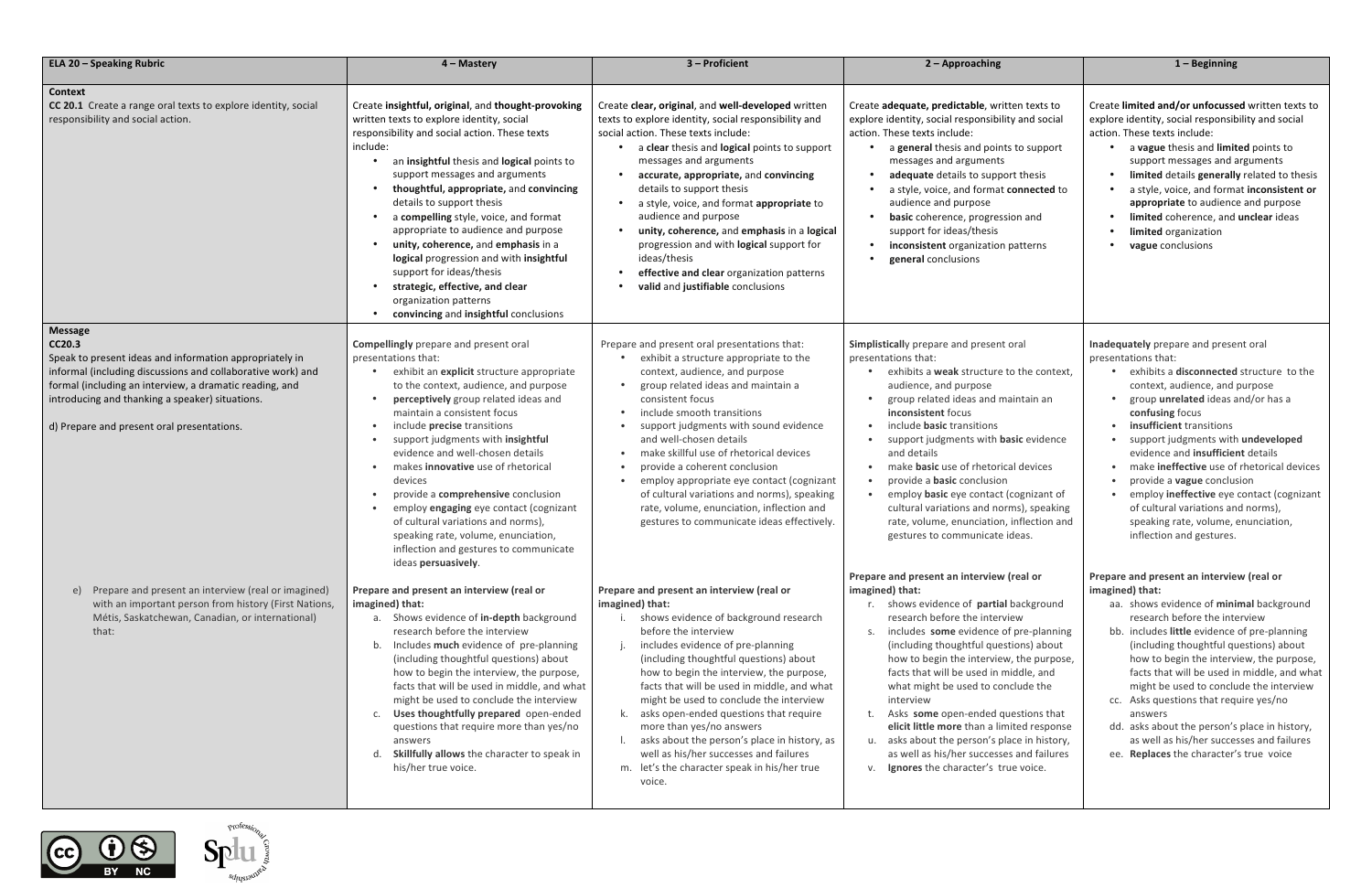| Introduce and thank a speaker                                                                                                                                                                                                       | Introduce and thank a speaker and:<br>Include an detailed sketch of the<br>e.<br>speaker's life, activities, interests, and<br>job/occupation as they relate to the<br>speech topic<br>Provide insightful information in a clearly<br>organized manner<br>Proficiently outlines particular talents or<br>g.<br>experiences that would be of interest to<br>the audience<br>Effectively uses precise language, clarity,<br>tone, and volume, and maintains effective<br>postures                                                | Introduce and thank a speaker and:<br>n. include a sketch of the speaker's life,<br>activities, interests, and job/occupation as<br>they relate to the speech topic<br>o. provide appropriate information in a<br>clearly organized manner<br>p. mention particular talents or experiences<br>that would be of interest to the audience<br>q. use suitable language, clarity, tone, and<br>volume, and maintains effective postures.                                                                        | Introduce and thank a speaker and:<br>w. include a sketch of the speaker's life,<br>activities, interests, and job/occupation<br>as they relate to the speech topic<br>x. Provide partial information in a clearly<br>organized manner<br>Mentions a limited number of particular<br>talents or experiences that would be of<br>interest to the audience<br>z. Partially use suitable language, clarity,<br>tone, and volume, and maintains<br>effective postures.                                                                       | Introduce and thank a speaker and:<br>ff. include a sketch of the speaker's life,<br>activities, interests, and job/occupation as<br>they relate to the speech topic<br>gg. Provide marginal amount of information<br>in a clearly organized manner<br>hh. Ignores particular talents or experiences<br>that would be of interest to the audience<br>ii. Uses inappropriate language, clarity,<br>tone, and volume, and maintains effective<br>postures.        |
|-------------------------------------------------------------------------------------------------------------------------------------------------------------------------------------------------------------------------------------|--------------------------------------------------------------------------------------------------------------------------------------------------------------------------------------------------------------------------------------------------------------------------------------------------------------------------------------------------------------------------------------------------------------------------------------------------------------------------------------------------------------------------------|-------------------------------------------------------------------------------------------------------------------------------------------------------------------------------------------------------------------------------------------------------------------------------------------------------------------------------------------------------------------------------------------------------------------------------------------------------------------------------------------------------------|------------------------------------------------------------------------------------------------------------------------------------------------------------------------------------------------------------------------------------------------------------------------------------------------------------------------------------------------------------------------------------------------------------------------------------------------------------------------------------------------------------------------------------------|-----------------------------------------------------------------------------------------------------------------------------------------------------------------------------------------------------------------------------------------------------------------------------------------------------------------------------------------------------------------------------------------------------------------------------------------------------------------|
| Present a dramatic reading<br>g)                                                                                                                                                                                                    | Prepare and rehearse to enhance dramatic                                                                                                                                                                                                                                                                                                                                                                                                                                                                                       | Present a dramatic reading and:                                                                                                                                                                                                                                                                                                                                                                                                                                                                             | Present a dramatic reading:                                                                                                                                                                                                                                                                                                                                                                                                                                                                                                              | Present a dramatic reading:                                                                                                                                                                                                                                                                                                                                                                                                                                     |
|                                                                                                                                                                                                                                     | reading:<br>Compelling and strategically introduce the<br>text by telling the title, the type of text,<br>who<br>wrote it, and when, as well as engaging<br>details about the life and times of the<br>author<br>make a purposeful and efficient<br>statement of the theme and why the text<br>was chosen<br>Innovatively bring the text to life with<br>expression and vigour, strategically using<br>vocal interpretation<br>and appropriate gestures, to make the<br>author's intended meaning, feeling, and<br>mood clear. | prepare and rehearse thoroughly<br>introduce the text by telling the title, the<br>$\bullet$<br>type of text, who<br>wrote it, and when, as well as something<br>$\bullet$<br>about the life and<br>times of the author<br>$\bullet$<br>make a brief statement of the theme and<br>why the text was chosen<br>bring the text to life with expression and<br>$\bullet$<br>vigour, using vocal interpretation<br>and appropriate gestures, to make the<br>authors intended meaning, feeling, or<br>mood clear | Some preparation and rehearsal is<br>evident<br>Partially introduce the text by telling the<br>$\bullet$<br>title, the type of text, who wrote it, and<br>when, as well as something about the<br>life and times of the author (missing one<br>or two elements)<br>make a brief statement of the theme<br>and/or why the text was chosen<br>Attempts to bring the text to life with<br>some expression and vigour,<br>inconsistent vocal interpretation and<br>gestures, to make the authors intended<br>meaning, feeling, or mood clear | Inadequate preparation and rehearsal<br>Partially introduce the text by telling the<br>title, the type of text, who wrote it, and<br>when, as well as something about the life<br>and times of the author (missing three or<br>more elements)<br>make a brief and ineffective statement<br>about the text<br>• Unconvincingly bring the text to life, with<br>ineffective use of vocal interpretation<br>• and gestures making the author's<br>meaning unclear. |
| <b>Use of Strategies</b><br>CC20.3 <sub>(b)</sub><br>Select, use, and evaluate critically a variety of before (page 23),<br>during (page 24), and after (page 25) strategies to construct and<br>communicate meaning when speaking. | Skillfully and insightfully select, use, and evaluate<br>critically a variety of before, during, and after<br>strategies to construct and communicate meaning<br>when speaking.                                                                                                                                                                                                                                                                                                                                                | Select, use, and evaluate critically a variety of<br>before, during, and after strategies to construct and<br>communicate meaning when speaking.                                                                                                                                                                                                                                                                                                                                                            | Simplistically select, use, and evaluate critically a<br>variety of before, during, and after strategies to<br>construct and communicate meaning when<br>speaking.                                                                                                                                                                                                                                                                                                                                                                       | Ineffectively select, use, and evaluate critically a<br>variety of before, during, and after strategies to<br>construct and communicate meaning when<br>speaking.                                                                                                                                                                                                                                                                                               |
|                                                                                                                                                                                                                                     | Such as:<br><b>Before</b><br>consider prompts or find a topic and<br>activate prior knowledge<br>consider audience and purpose<br>consider and generate specific ideas and<br>information<br>consider and choose/adapt possible form<br>$\bullet$<br>collect and focus ideas and information<br>plan and organize ideas for drafting<br>consider qualities of effective<br>communication and the language to use                                                                                                               | Such as:<br>Before<br>consider prompts or find a topic and<br>activate prior knowledge<br>consider audience and purpose<br>consider and generate specific ideas and<br>information<br>consider and choose/adapt possible form<br>collect and focus ideas and information<br>plan and organize ideas for drafting<br>consider qualities of effective<br>communication and the language to use                                                                                                                | Such as:<br><b>Before</b><br>consider prompts or find a topic and<br>activate prior knowledge<br>consider audience and purpose<br>$\bullet$<br>consider and generate specific ideas and<br>information<br>consider and choose/adapt possible form<br>collect and focus ideas and information<br>plan and organize ideas for drafting<br>consider qualities of effective<br>communication and the language to use                                                                                                                         | Such as:<br><b>Before</b><br>consider prompts or find a topic and<br>activate prior knowledge<br>• consider audience and purpose<br>• consider and generate specific ideas and<br>information<br>consider and choose/adapt possible form<br>collect and focus ideas and information<br>plan and organize ideas for drafting<br>consider qualities of effective<br>communication and the language to use                                                         |

 $\bigodot$   $\bigodot$   $\bigodot$ 

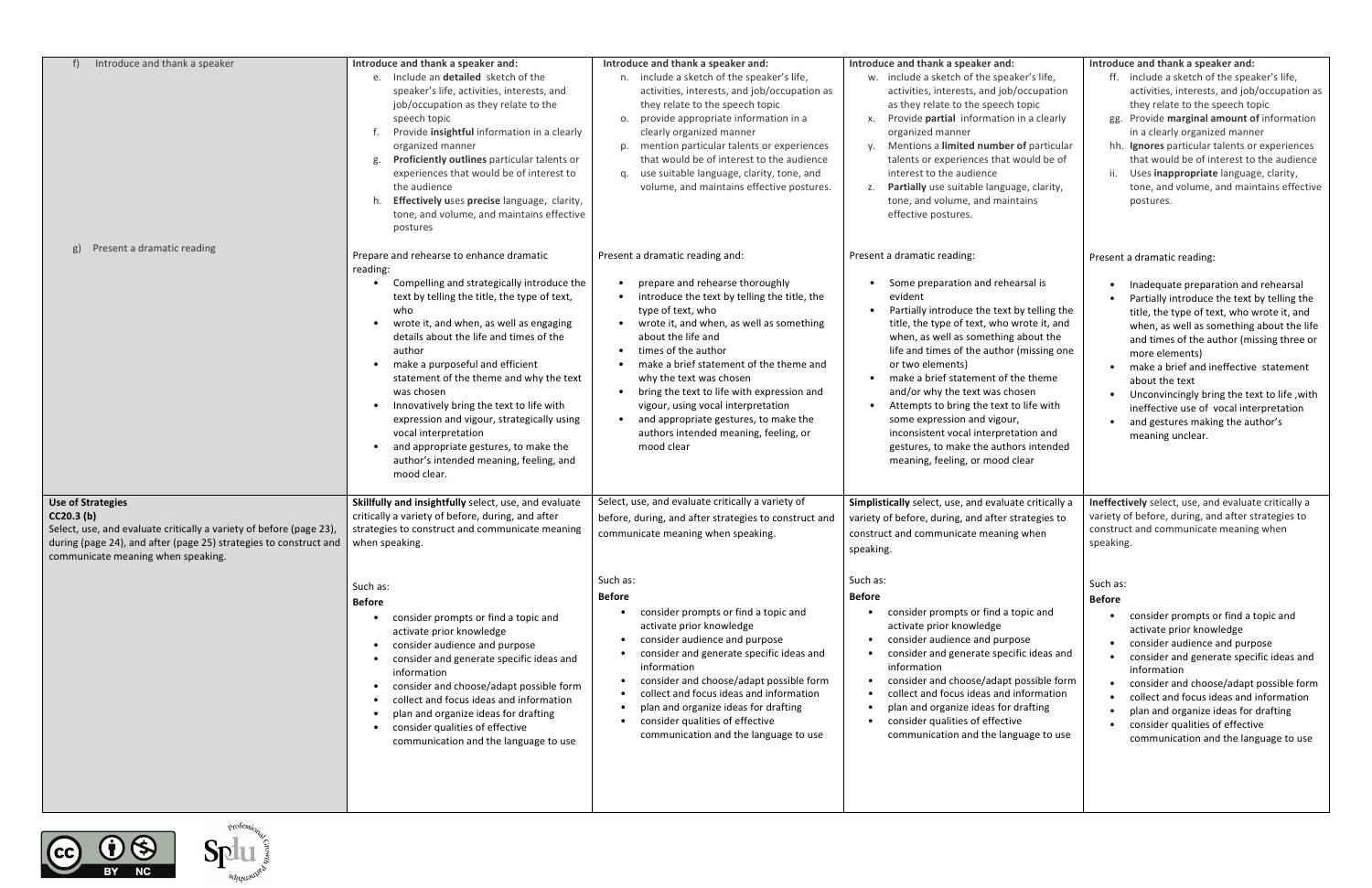|                                                                                                                                                                     | <b>During</b><br>create draft(s) and experiment with<br>possible product(s)<br>confer with others<br>$\bullet$<br>reflect, clarify, self-monitor, self-correct,<br>$\bullet$<br>and use a variety of fix-up strategies<br>experiment with communication features<br>$\bullet$<br>and techniques                                                                                                                                                                                                                                                                                                                                                                                                                                                                                                                                                                                                                                                                                                                                                                                                                                                                                                                                                                                | <b>During</b><br>create draft(s) and experiment with<br>possible product(s)<br>confer with others<br>$\bullet$<br>reflect, clarify, self-monitor, self-correct,<br>and use a variety of fix-up strategies<br>experiment with communication features<br>and techniques                                                                                                                | <b>During</b><br>create draft(s) and experiment with<br>possible product(s)<br>confer with others<br>$\bullet$<br>reflect, clarify, self-monitor, self-correct,<br>and use a variety of fix-up strategies<br>experiment with communication<br>features and techniques                                                                                                                   | <b>During</b><br>create draft(s) and experiment with<br>possible product(s)<br>confer with others<br>$\bullet$<br>reflect, clarify, self-monitor, self-correct,<br>and use a variety of fix-up strategies<br>experiment with communication features<br>and techniques                                                                                                                |  |
|---------------------------------------------------------------------------------------------------------------------------------------------------------------------|--------------------------------------------------------------------------------------------------------------------------------------------------------------------------------------------------------------------------------------------------------------------------------------------------------------------------------------------------------------------------------------------------------------------------------------------------------------------------------------------------------------------------------------------------------------------------------------------------------------------------------------------------------------------------------------------------------------------------------------------------------------------------------------------------------------------------------------------------------------------------------------------------------------------------------------------------------------------------------------------------------------------------------------------------------------------------------------------------------------------------------------------------------------------------------------------------------------------------------------------------------------------------------|--------------------------------------------------------------------------------------------------------------------------------------------------------------------------------------------------------------------------------------------------------------------------------------------------------------------------------------------------------------------------------------|-----------------------------------------------------------------------------------------------------------------------------------------------------------------------------------------------------------------------------------------------------------------------------------------------------------------------------------------------------------------------------------------|--------------------------------------------------------------------------------------------------------------------------------------------------------------------------------------------------------------------------------------------------------------------------------------------------------------------------------------------------------------------------------------|--|
|                                                                                                                                                                     | After<br>revise for content and meaning<br>revise for organization<br>$\bullet$<br>revise for sentence structure and flow<br>revise for word choice, spelling, and usage<br>proofread and review for mechanics and<br>appearance<br>confer with peers, teacher, or other<br>polish, practice, and decide how the work<br>will be shared<br>share final product, reflect, and consider<br>feedback                                                                                                                                                                                                                                                                                                                                                                                                                                                                                                                                                                                                                                                                                                                                                                                                                                                                              | After<br>revise for content and meaning<br>revise for organization<br>revise for sentence structure and flow<br>revise for word choice, spelling, and usage<br>proofread and review for mechanics and<br>appearance<br>confer with peers, teacher, or other<br>polish, practice, and decide how the work<br>will be shared<br>share final product, reflect, and consider<br>feedback | After<br>revise for content and meaning<br>revise for organization<br>revise for sentence structure and flow<br>revise for word choice, spelling, and<br>usage<br>proofread and review for mechanics and<br>appearance<br>confer with peers, teacher, or other<br>polish, practice, and decide how the<br>work will be shared<br>share final product, reflect, and consider<br>feedback | After<br>revise for content and meaning<br>revise for organization<br>revise for sentence structure and flow<br>revise for word choice, spelling, and usage<br>proofread and review for mechanics and<br>appearance<br>confer with peers, teacher, or other<br>polish, practice, and decide how the work<br>will be shared<br>share final product, reflect, and consider<br>feedback |  |
| <b>Cues and Conventions</b><br>CC20.3(c)<br>Understand and apply the language cues and conventions (page<br>17) to construct and communicate meaning when speaking. | Skillfully and insightfully understand and apply the<br>language cues and conventions to construct and<br>communicate meaning when writing.                                                                                                                                                                                                                                                                                                                                                                                                                                                                                                                                                                                                                                                                                                                                                                                                                                                                                                                                                                                                                                                                                                                                    | Understand and apply the language cues and<br>conventions to construct and communicate<br>meaning when writing.                                                                                                                                                                                                                                                                      | Simplistically understand and apply the language<br>cues and conventions to construct and<br>communicate meaning when writing.                                                                                                                                                                                                                                                          | Ineffectively understand and apply the language<br>cues and conventions to construct and<br>communicate meaning when writing.                                                                                                                                                                                                                                                        |  |
|                                                                                                                                                                     | <b>Such As:</b><br>Pragmatic<br>select and use language and language registers to build and maintain collaborative relationships<br>$\bullet$<br>select and use the conventional and formal registers when required<br>avoid colloquialisms, slang, euphemisms, clichés, and abusages unless used to enhance text<br>$\bullet$<br>Textual<br>create texts with clear and coherent organization including effective beginning, supporting middles, and smooth and logical endings<br>$\bullet$<br>Syntactical<br>create and use clear and varied sentences that link ideas logically<br>use active voice and appropriate punctuation<br>recognize and avoid using sentence fragments, run-ons, misplaced qualifiers, excessive co-ordination, and faulty subordination in formal communication<br>$\bullet$<br>Semantic/Lexical/Morphological<br>select and use words that are clear, fresh, economical, and alive<br>Graphophonic<br>know and apply Canadian spelling patterns and conventions for familiar and new vocabulary<br><b>Other Cues and Conventions</b><br>make oral, written, and other texts clear and visually appealing by choosing the appropriate font, borders, line spaces, colour, space, white space, and visuals that enhance the message.<br>$\bullet$ |                                                                                                                                                                                                                                                                                                                                                                                      |                                                                                                                                                                                                                                                                                                                                                                                         |                                                                                                                                                                                                                                                                                                                                                                                      |  |